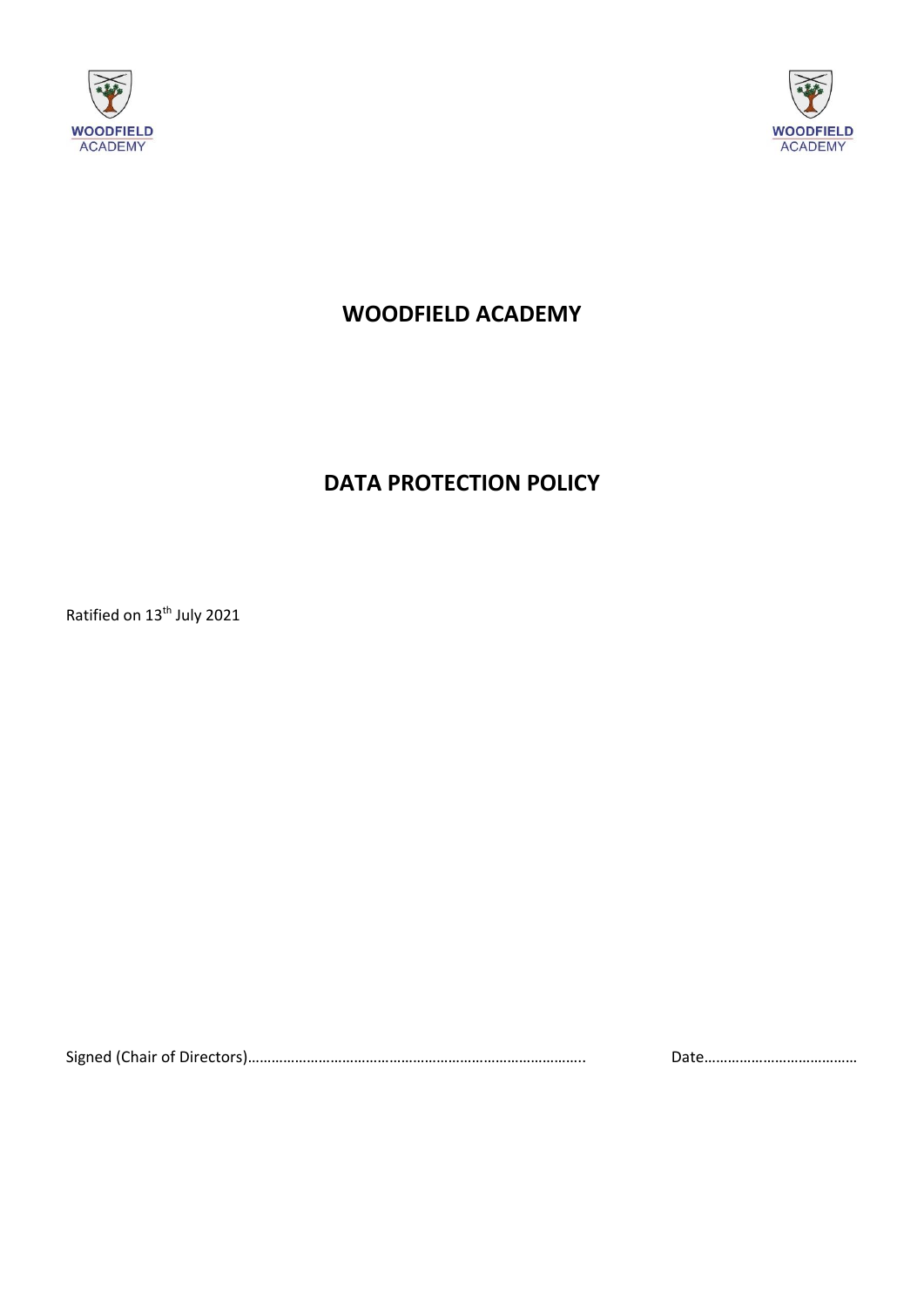# **Contents**

| 1.             |  |  |
|----------------|--|--|
| 2.             |  |  |
| 3.             |  |  |
| $\mathbf{4}$ . |  |  |
| 5.             |  |  |
| 6.             |  |  |
| 7.             |  |  |
| 8.             |  |  |
| 9.             |  |  |
| 10.            |  |  |
| 11.            |  |  |
| 12.            |  |  |
| 13.            |  |  |
| 14.            |  |  |
| 15.            |  |  |
| 16.            |  |  |
| 17.            |  |  |
| 18.            |  |  |
| 19.            |  |  |
|                |  |  |
|                |  |  |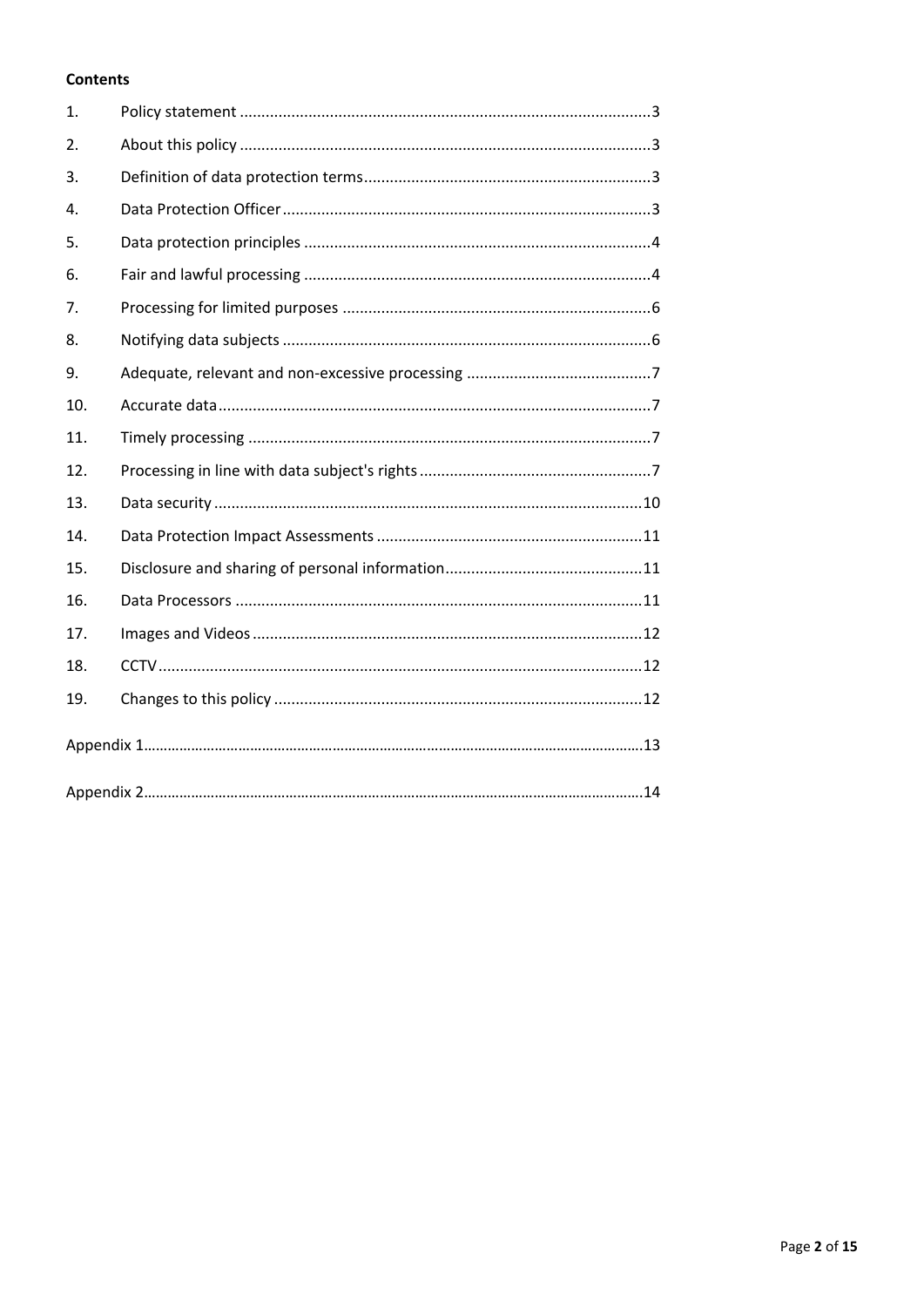### **1. POLICY STATEMENT**

- 1.1 Everyone has rights with regard to the way in which their **personal data** is handled. During the course of our activities as an Academy we will collect, store and **process personal data** about our pupils, **workforce**, parents and others. This makes us a **data controller** in relation to that **personal data**.
- 1.2 We are committed to the protection of all **personal data** and **special category personal data** for which we are the **data controller**.
- 1.3 The law imposes significant fines for failing to lawfully **process** and safeguard **personal data** and failure to comply with this policy may result in those fines being applied.
- 1.4 All members of our **workforce** must comply with this policy when **processing personal data** on our behalf. Any breach of this policy may result in disciplinary or other action.
- 1.5 Woodfield Academy takes its responsibilities in relation to the application of the GDPR principles and the law relating to it seriously and has a process for recording breaches.
- 1.6 Training is regularly updated in relation to new staff joining the Academy (via induction procedures) and to existing staff via whole school staff training on the TED days once per year (typically in September).

# **2. ABOUT THIS POLICY**

- 2.1 The types of **personal data** that we may be required to handle include information about pupils, parents, our **workforce**, and others that we deal with. The **personal data** which we hold is subject to certain legal safeguards specified in the General Data Protection Regulation ('**GDPR**'), the Data Protection Act 2018 and other regulations (together '**Data Protection Legislation**').
- 2.2 This policy and any other documents referred to in it set out the basis on which we will **process** any **personal data** we collect from **data subjects**, or that is provided to us by **data subjects** or other sources.
- 2.3 This policy does not form part of any employee's contract of employment.
- 2.4 This policy sets out rules on data protection and the legal conditions that must be satisfied when we process **personal data**.

#### **3. DEFINITION OF DATA PROTECTION TERMS**

3.1 All defined terms in this policy are indicated in **bold** text, and a list of definitions is included in the Annex to this policy.

#### **4. DATA PROTECTION OFFICER**

- 4.1 As an Academy we are required to appoint a Data Protection Officer ("DPO"). Our DPO is stated on the Academy website, and can be contacted via the school address or via ringing the school reception on 01527 527081.
- 4.2 The DPO is responsible for ensuring compliance with the Data Protection Legislation and with this policy. Any questions about the operation of this policy or any concerns that the policy has not been followed should be referred in the first instance to the DPO.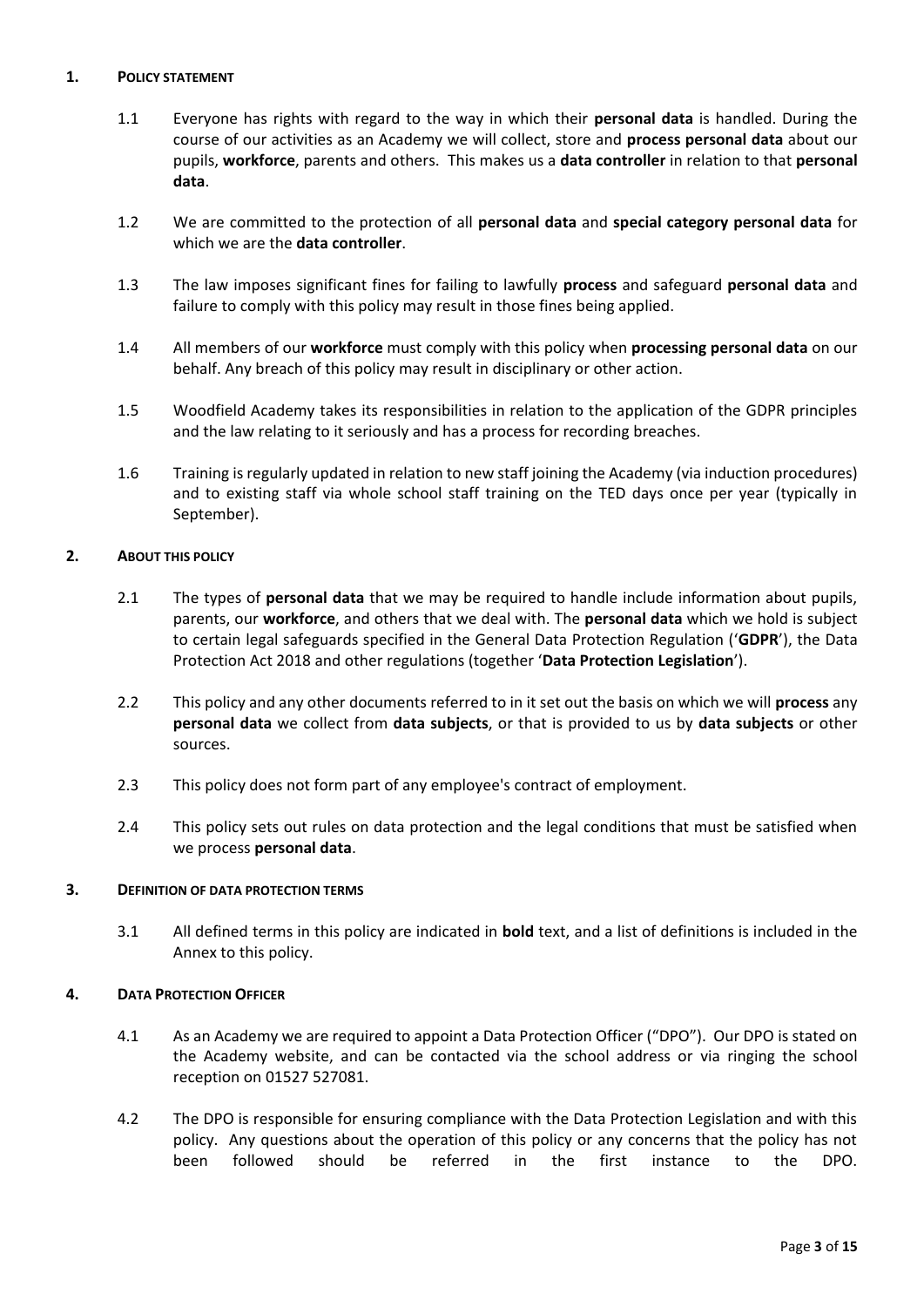4.3 The DPO is also the central point of contact for all **data subjects** and others in relation to matters of data protection.

#### **5. DATA PROTECTION PRINCIPLES**

- 5.1 Anyone **processing personal data** must comply with the data protection principles. These provide that **personal data** must be:
	- (a) **Processed** fairly and lawfully and transparently in relation to the **data subject**;
	- (b) **Processed** for specified, lawful purposes and in a way which is not incompatible with those purposes;
	- (c) Adequate, relevant and not excessive for the purpose;
	- (d) Accurate and up to date;
	- (e) Not kept for any longer than is necessary for the purpose; and
	- (f) **Processed** securely using appropriate technical and organisational measures.

#### 5.2 **Personal Data** must also:

- (a) be **processed** in line with **data subjects'** rights;
- (b) not be transferred to people or organisations situated in other countries without adequate protection.
- 5.3 We will comply with these principles in relation to any **processing** of **personal data** by the Academy.

#### **6. FAIR AND LAWFUL PROCESSING**

- 6.1 Data Protection Legislation is not intended to prevent the **processing** of **personal data**, but to ensure that it is done fairly and without adversely affecting the rights of the **data subject**.
- 6.2 For **personal data** to be **processed** fairly, **data subjects** must be made aware:
	- (a) that the **personal data** is being **processed**;
	- (b) why the **personal data** is being **processed**;
	- (c) what the lawful basis is for that **processing** (see below);
	- (d) whether the **personal data** will be shared, and if so with whom
	- (e) the period for which the **personal data** will be held;
	- (f) the existence of the **data subject's** rights in relation to the **processing** of that **personal data**; and
	- (g) the right of the **data subject** to raise a complaint with the Information Commissioner's Office in relation to any **processing**.
- 6.3 We will only obtain such **personal data** as is necessary and relevant to the purpose for which it was gathered, and will ensure that we have a lawful basis for any **processing**.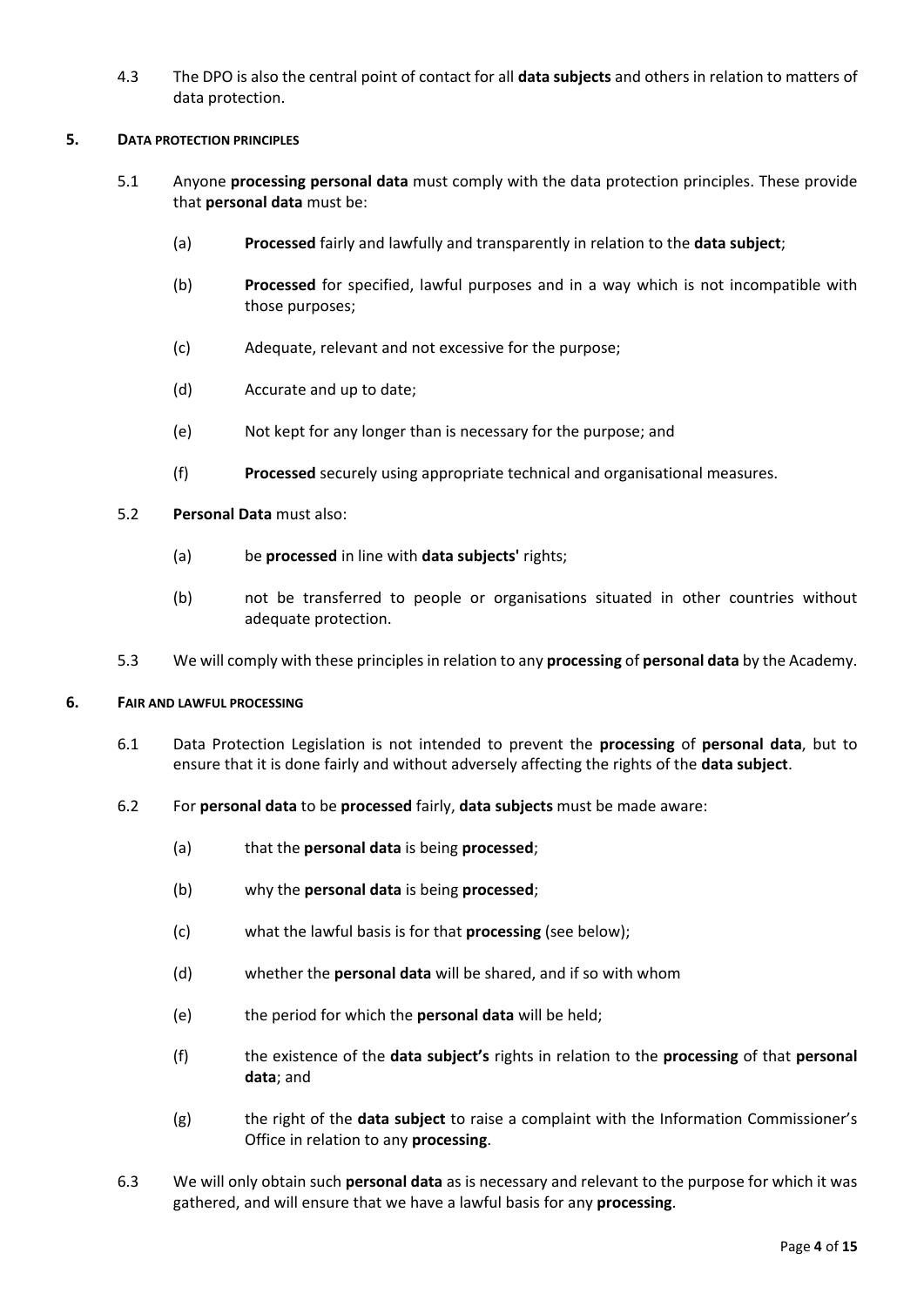- 6.4 For **personal data** to be **processed** lawfully, it must be **processed** on the basis of one of the legal grounds set out in the Data Protection Legislation. We will normally **process personal data** under the following legal grounds:
	- (a) where the **processing** is necessary for the performance of a contract between us and the **data subject**, such as an employment contract;
	- (b) where the **processing** is necessary to comply with a legal obligation that we are subject to, (e.g. the Education Act 2011);
	- (c) where the law otherwise allows us to **process** the **personal data** or we are carrying out a task in the public interest; and
	- (d) where none of the above apply then we will seek the consent of the **data subject** to the **processing** of their **personal data.**
	- (e) Please note that sometimes the need for processing will override the consent for the data being processed.
- 6.5 When **special category personal data** is being processed then an additional legal ground must apply to that processing. We will normally only **process special category personal data** under following legal grounds:
	- (a) where the **processing** is necessary for employment law purposes, for example in relation to sickness absence;
	- (b) where the **processing** is necessary for reasons of substantial public interest, for example for the purposes of equality of opportunity and treatment;
	- (c) where the **processing** is necessary for health or social care purposes, for example in relation to pupils with medical conditions or disabilities; and
	- (d) where none of the above apply then we will seek the consent of the **data subject** to the **processing** of their **special category personal data**.
- 6.6 We will inform **data subjects** of the above matters by way of appropriate privacy notices which shall be provided to them when we collect the data or as soon as possible thereafter, unless we have already provided this information such as at the time when a pupil joins us.

If any **data user** is in doubt as to whether they can use any **personal data** for any purpose then they must contact the DPO before doing so.

# **Vital Interests**

There may be circumstances where it is considered necessary to **process personal data** or **special category personal data** in order to protect the vital interests of a **data subject**. This might include medical emergencies where the **data subject** is not in a position to give consent to the **processing**. We believe that this will only occur in very specific and limited circumstances. In such circumstances we would usually seek to consult with the DPO in advance, although there may be emergency situations where this does not occur.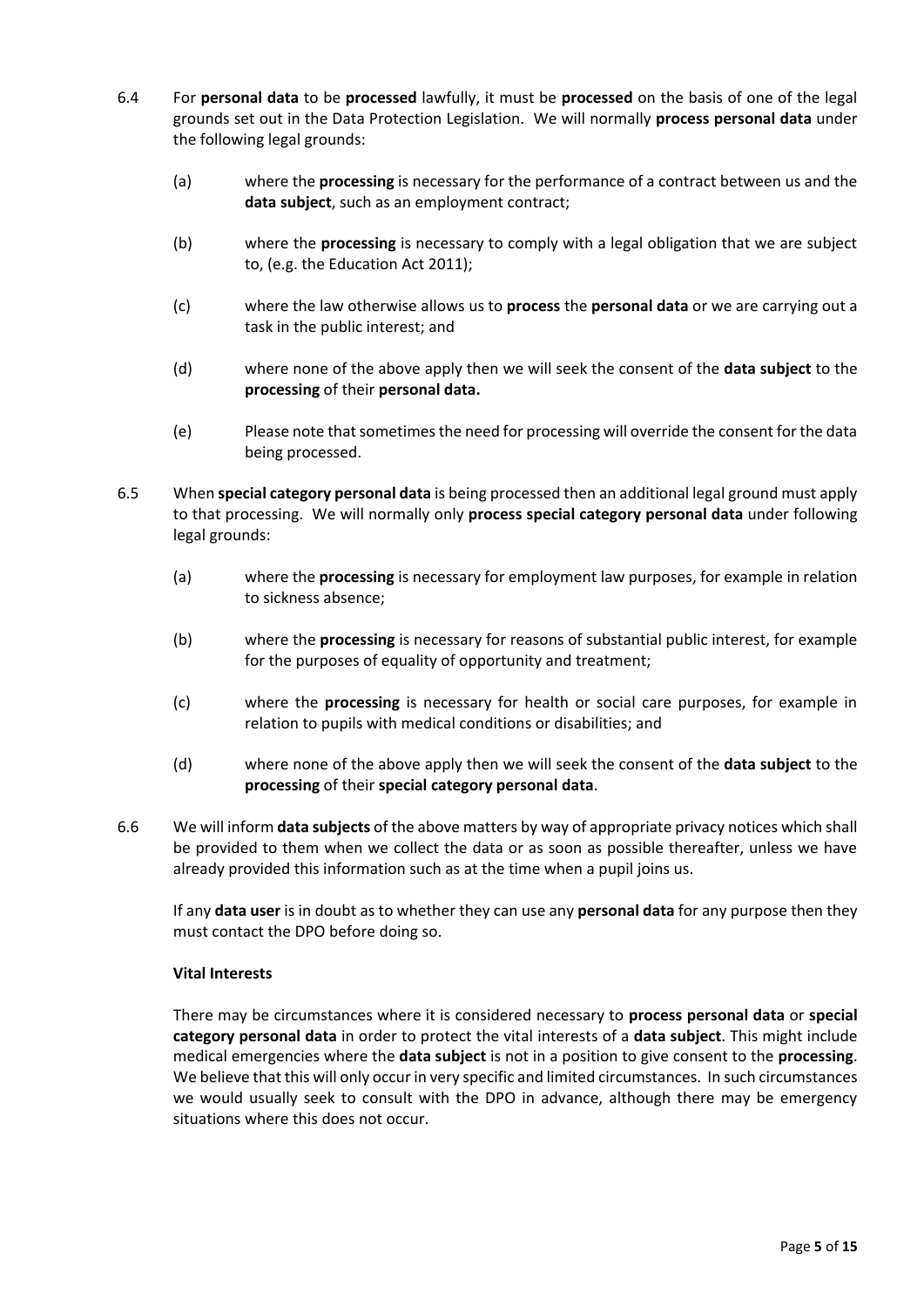#### **Consent**

- 6.7 Where none of the other bases for **processing** set out above apply then the school must seek the consent of the **data subject** before **processing** any **personal data** for any purpose.
- 6.8 There are strict legal requirements in relation to the form of consent that must be obtained from **data subjects**.
- 6.9 When pupils and or our workforce join the Academy a consent form will be required to be completed in relation to them. This consent form deals with the taking and use of photographs and videos of them, amongst other things. Where appropriate third parties may also be required to complete a consent form.
- 6.10 In relation to all pupils under the age of 12/13 years old we will seek consent from an individual with parental responsibility for that pupil
- 6.11 We will generally seek consent directly from a pupil who has reached the age of 12/13, however we recognise that this may not be appropriate in certain circumstances and therefore may be required to seek consent from and individual with parental responsibility.
- 6.12 If consent is required for any other **processing** of **personal data** of any **data subject** then the form of this consent must:
	- (a) Inform the **data subject** of exactly what we intend to do with their **personal data**;
	- (b) Require them to positively confirm that they consent we cannot ask them to opt-out rather than opt-in; and
	- (c) Inform the **data subject** of how they can withdraw their consent.
- 6.13 Any consent must be freely given, which means that we cannot make the provision of any goods or services or other matter conditional on a **data subject** giving their consent.
- 6.14 The DPO must always be consulted in relation to any consent form before consent is obtained.
- 6.15 A record must always be kept of any consent, including how it was obtained and when.

#### **7. PROCESSING FOR LIMITED PURPOSES**

- 7.1 In the course of our activities as an Academy, we may collect and **process** the **personal data** set out in our Schedule of Processing Activities. This may include **personal data** we receive directly from a **data subject** (for example, by completing forms or by corresponding with us by mail, phone, email or otherwise) and **personal data** we receive from other sources (including, for example, local authorities, other schools, parents, other pupils or members of our **workforce**).
- 7.2 We will only **process personal data** for the specific purposes set out in our Schedule of Processing Activities or for any other purposes specifically permitted by Data Protection Legislation or for which specific consent has been provided by the data subject.

#### **8. NOTIFYING DATA SUBJECTS**

- 8.1 If we collect **personal data** directly from **data subjects**, we will inform them about:
	- (a) our identity and contact details as **Data Controller** and those of the DPO;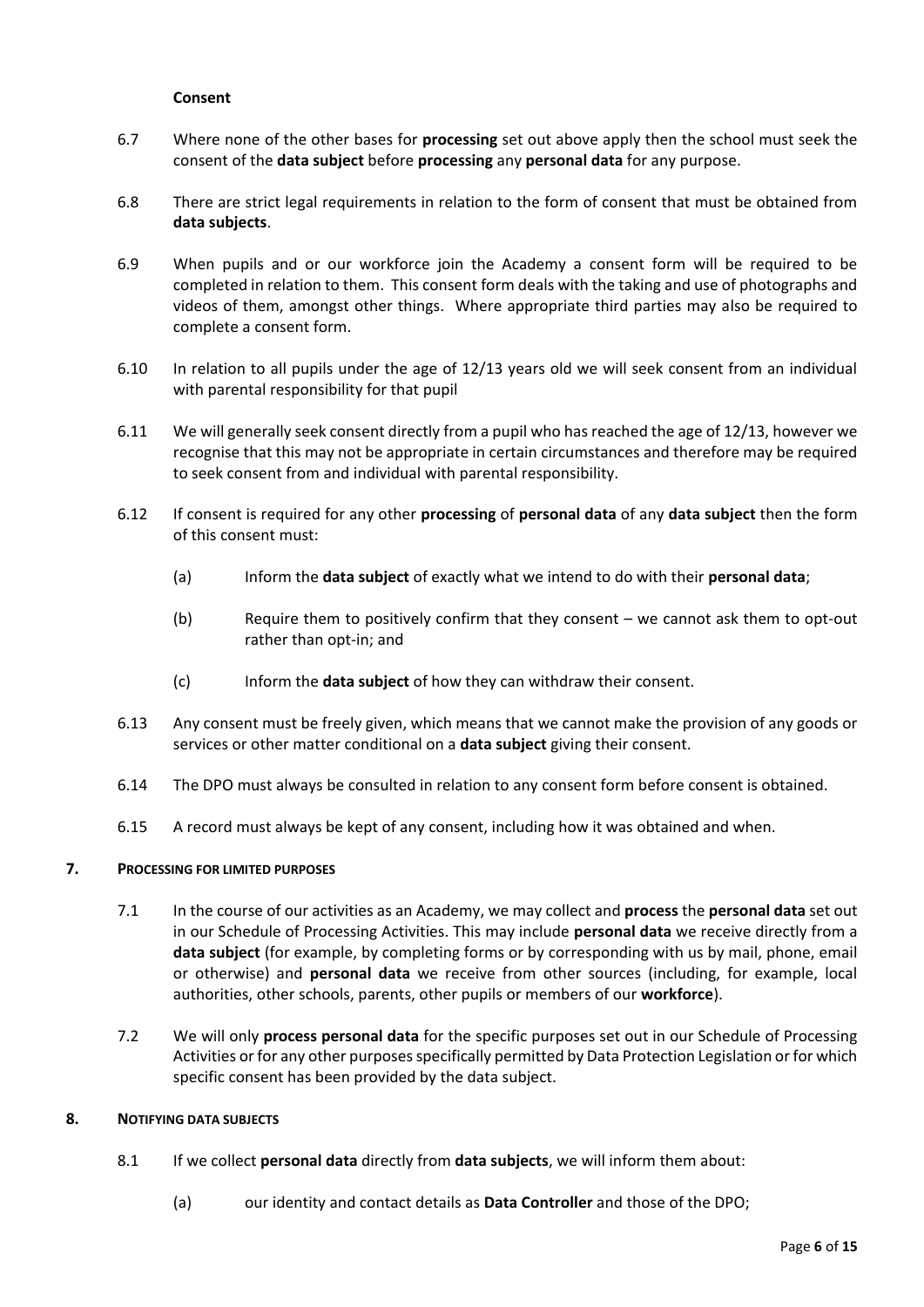- (b) the purpose or purposes and legal basis for which we intend to **process** that **personal data**;
- (c) the types of third parties, if any, with which we will share or to which we will disclose that **personal data**;
- (d) whether the **personal data** will be transferred outside the European Economic Area ('**EEA**') and if so the safeguards in place;
- (e) the period for which their **personal data** will be stored, by reference to our Retention and Destruction Policy;
- (f) the existence of any automated decision making in the **processing** of the **personal data** along with the significance and envisaged consequences of the **processing** and the right to object to such decision making; and
- (g) the rights of the **data subject** to object to or limit processing, request information, request deletion of information or lodge a complaint with the ICO.
- 8.2 Unless we have already informed **data subjects** that we will be obtaining information about them from third parties (for example in our privacy notices), then if we receive **personal data** about a **data subject** from other sources, we will provide the **data subject** with the above information as soon as possible thereafter, informing them of where the **personal data** was obtained from.
- 8.3 The Academy will be provided with information relating to third parties in the form of emergency contact details. It will be our practice that we request that parents are required to obtain the consent of any third party whose details they provide to the Academy for these purposes, and there is an appropriately worded form for this purpose to issue to parents.

#### **9. ADEQUATE, RELEVANT AND NON-EXCESSIVE PROCESSING**

9.1 We will only collect **personal data** to the extent that it is required for the specific purpose notified to the **data subject**, unless otherwise permitted by Data Protection Legislation.

#### **10. ACCURATE DATA**

- 10.1 We will ensure that **personal data** we hold is accurate and kept up to date.
- 10.2 We will take reasonable steps to destroy or amend inaccurate or out-of-date data.
- 10.3 **Data subjects** have a right to have any inaccurate **personal data** rectified. See further below in relation to the exercise of this right.

# **11. TIMELY PROCESSING**

11.1 We will not keep **personal data** longer than is necessary for the purpose or purposes for which they were collected. We will take all reasonable steps to destroy, or erase from our systems, all **personal data** which is no longer required.

#### **12. PROCESSING IN LINE WITH DATA SUBJECT'S RIGHTS**

- 12.1 We will **process** all **personal data** in line with **data subjects'** rights, in particular their right to:
	- (a) request access to any **personal data** we hold about them;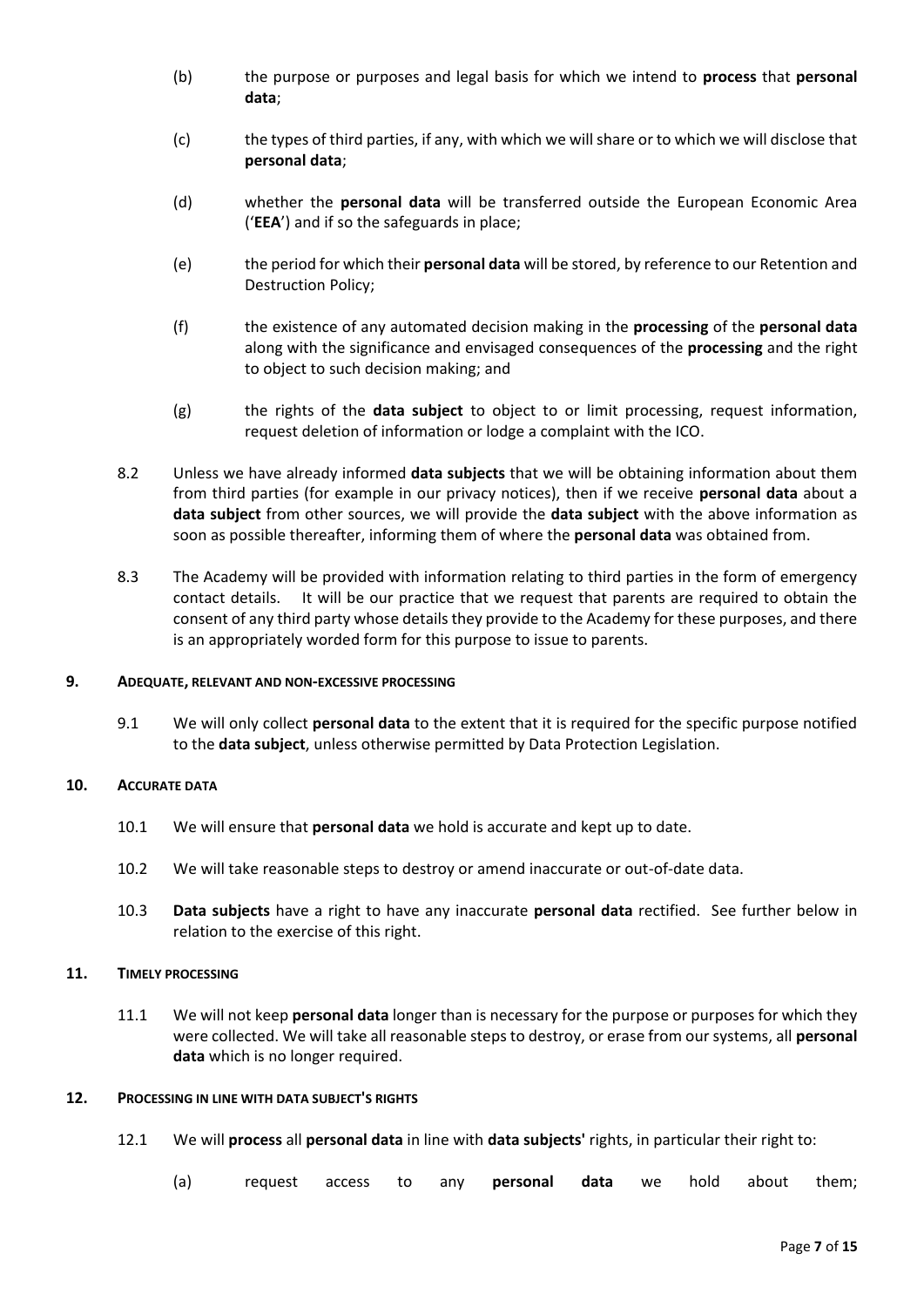- (b) object to the **processing** of their **personal data**, including the right to object to direct marketing;
- (c) have inaccurate or incomplete **personal data** about them rectified;
- (d) restrict **processing** of their **personal data**;
- (e) have **personal data** we hold about them erased
- (f) have their **personal data** transferred; and
- (g) object to the making of decisions about them by automated means.

#### **The Right of Access to Personal Data**

12.2 **Data subjects** may request access to all **personal data** we hold about them. Such requests will be considered in line with the schools Subject Access Request Procedure.

#### **The Right to Object**

- 12.3 In certain circumstances **data subjects** may object to us **processing** their **personal data**. This right may be exercised in relation to **processing** that we are undertaking on the basis of a legitimate interest or in pursuit of a statutory function or task carried out in the public interest.
- 12.4 An objection to **processing** does not have to be complied with where the school can demonstrate compelling legitimate grounds which override the rights of the **data subject**.
- 12.5 Such considerations are complex and must always be referred to the DPO upon receipt of the request to exercise this right.
- 12.6 In respect of direct marketing any objection to **processing** must be complied with.
- 12.7 The Academy is not however obliged to comply with a request where the **personal data** is required in relation to any claim or legal proceedings.

#### **The Right to Rectification**

- 12.8 If a **data subject** informs the Academy that **personal data** held about them by the Academy is inaccurate or incomplete then we will consider that request and provide a response within one month.
- 12.9 If we consider the issue to be too complex to resolve within that period then we may extend the response period by a further two months. If this is necessary then we will inform the **data subject** within one month of their request that this is the case.
- 12.10 We may determine that any changes proposed by the **data subject** should not be made. If this is the case then we will explain to the **data subject** why this is the case. In those circumstances we will inform the **data subject** of their right to complain to the Information Commissioner's Office at the time that we inform them of our decision in relation to their request.

#### **The Right to Restrict Processing**

12.11 **Data subjects** have a right to "block" or suppress the **processing** of **personal data**. This means that the Academy can continue to hold the **personal data** but not do anything else with it.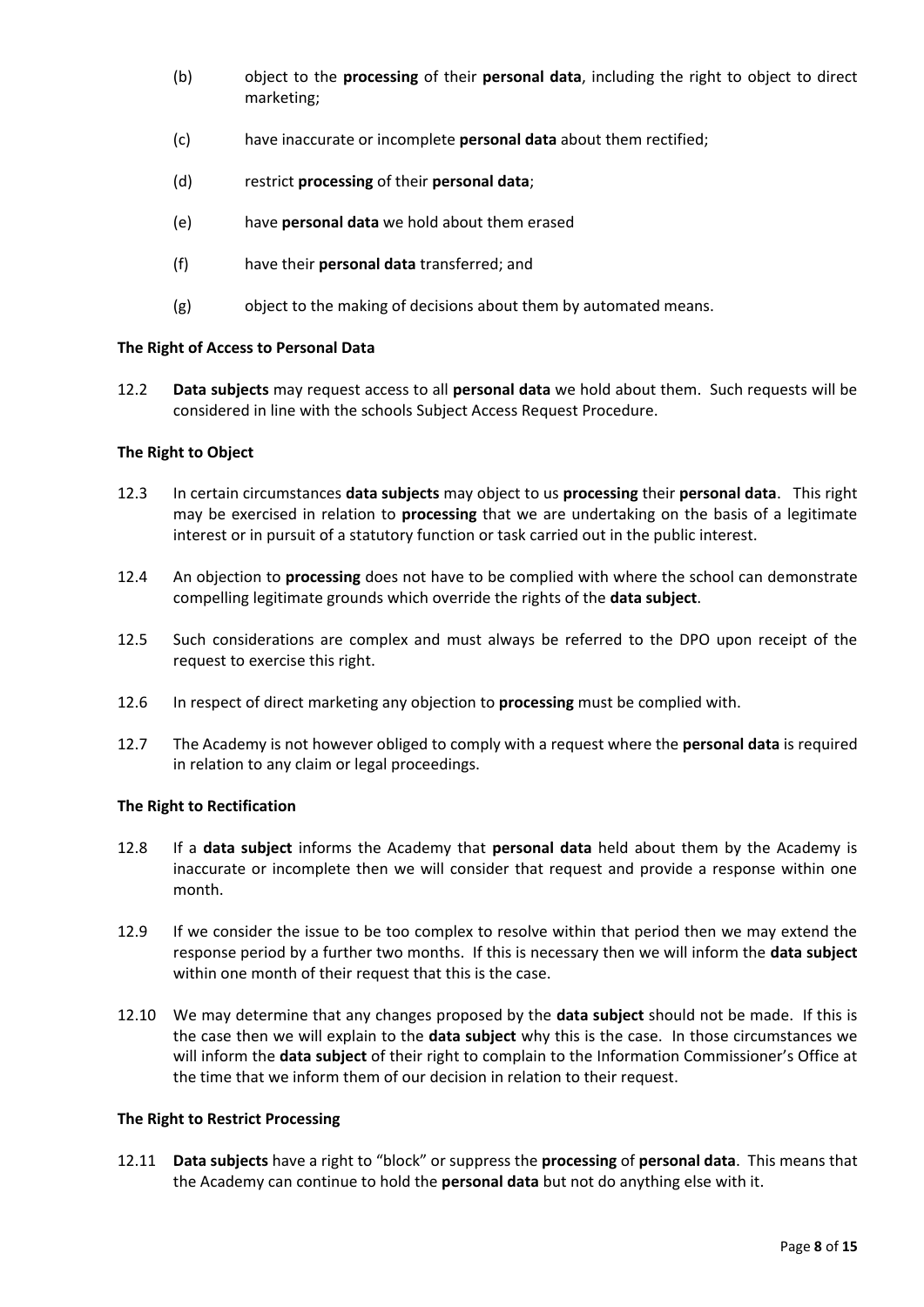- 12.12 The Academy must restrict the **processing** of **personal data**:
	- (a) Where it is in the process of considering a request for **personal data** to be rectified (see above);
	- (b) Where the Academy is in the process of considering an objection to processing by a **data subject**;
	- (c) Where the **processing** is unlawful but the **data subject** has asked the Academy not to delete the **personal data**; and
	- (d) Where the Academy no longer needs the **personal data** but the **data subject** has asked the Academy not to delete the **personal data** because they need it in relation to a legal claim, including any potential claim against the Academy.
- 12.13 If the Academy has shared the relevant **personal data** with any other organisation then we will contact those organisations to inform them of any restriction, unless this proves impossible or involves a disproportionate effort.
- 12.14 The DPO must be consulted in relation to requests under this right.

# **The Right to Be Forgotten**

- 12.15 **Data subjects** have a right to have **personal data** about them held by the Academy erased only in the following circumstances:
	- (a) Where the **personal data** is no longer necessary for the purpose for which it was originally collected;
	- (b) When a **data subject** withdraws consent which will apply only where the Academy is relying on the individuals consent to the **processing** in the first place;
	- (c) When a **data subject** objects to the **processing** and there is no overriding legitimate interest to continue that **processing** – see above in relation to the right to object;
	- (d) Where the **processing** of the **personal data** is otherwise unlawful;
	- (e) When it is necessary to erase the **personal data** to comply with a legal obligation; and
	- (f) If the Academy offers information society services to a pupil and consent is withdrawn in respect of that pupil in relation to those services.
- 12.16 The Academy is not required to comply with a request by a **data subject** to erase their **personal data** if the **processing** is taking place:
	- (a) To exercise the right of freedom of expression or information;
	- (b) To comply with a legal obligation for the performance of a task in the public interest or in accordance with the law;
	- (c) For public health purposes in the public interest;
	- (d) For archiving purposes in the public interest, research or statistical purposes; or
	- (e) In relation to a legal claim.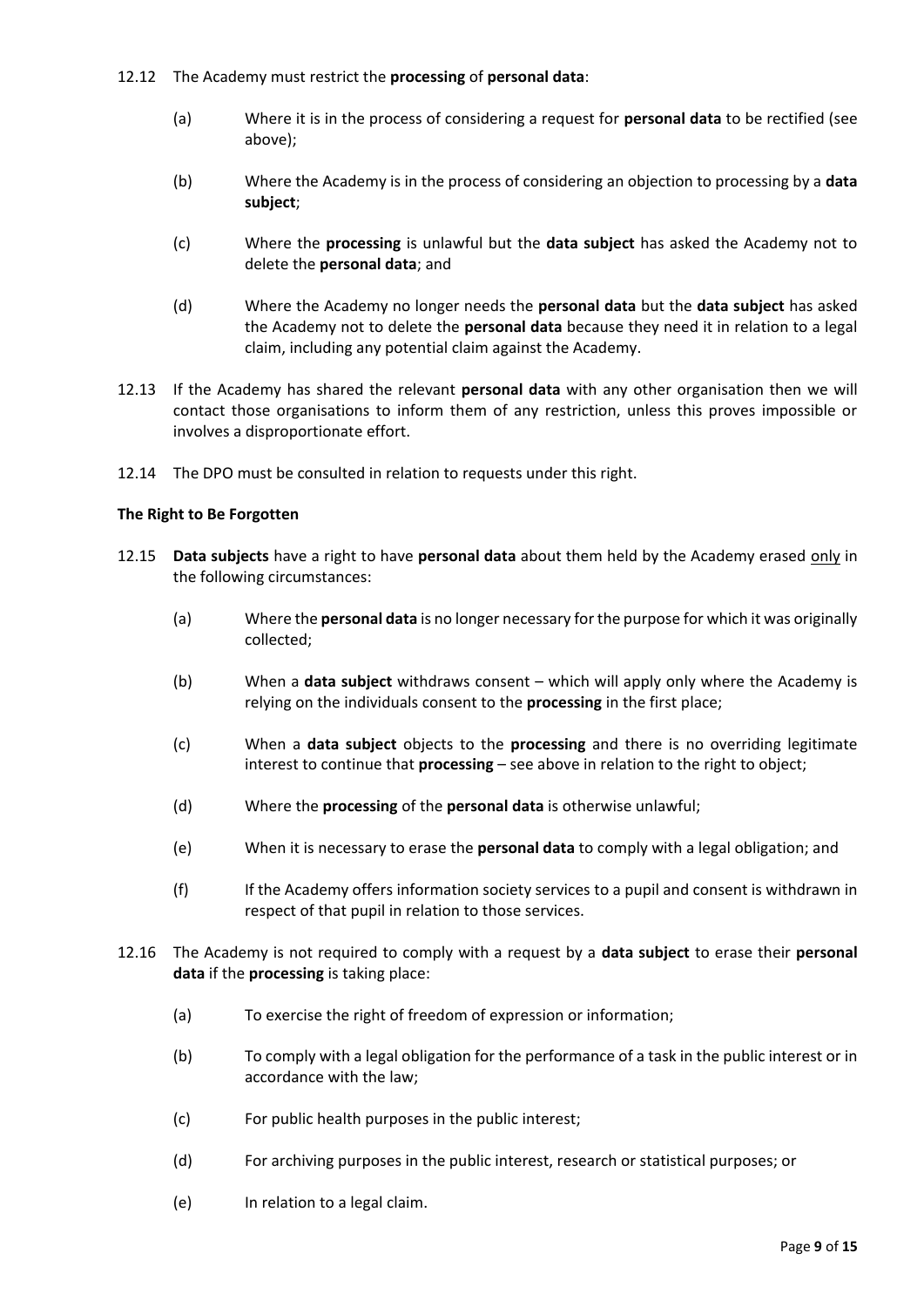- 12.17 If the Academy has shared the relevant personal data with any other organisation then we will contact those organisations to inform them of any erasure, unless this proves impossible or involves a disproportionate effort.
- 12.18 The DPO must be consulted in relation to requests under this right.

#### **Right to Data Portability**

- 12.19 In limited circumstances a **data subject** has a right to receive their **personal data** in a machine readable format, and to have this transferred to other organisation.
- 12.20 If such a request is made then the DPO must be consulted.

#### **13. DATA SECURITY**

- 13.1 We will take appropriate security measures against unlawful or unauthorised processing of **personal data**, and against the accidental loss of, or damage to, **personal data**.
- 13.2 We will put in place procedures and technologies to maintain the security of all **personal data** from the point of collection to the point of destruction.
- 13.3 Security procedures include:
	- (a) **Entry controls.** Any stranger seen in entry-controlled areas should be reported to the front reception and the Site Team or in suspicious circumstances, the Headteacher directly.
	- (b) **Secure lockable desks and cupboards.** Desks and cupboards should be kept locked if they hold confidential information of any kind (personal information is always considered confidential) and staff are expected to take responsibility for this.
	- (c) **Clear desk policy.** The Academy has a clear desk policy. No personal data should be left on desks where it can be accessed and SLT will occasionally do desk checks.
	- (d) **Methods of disposal.** Paper documents should be shredded and there is a facility for the office staff to do this. Shredding is stored overnight in a locked room. Digital storage devices should be physically destroyed when they are no longer required. IT assets must be disposed of in accordance with the Information Commissioner's Office guidance on the disposal of IT assets. Please see the DPO or AH if any queries.
	- (e) **Equipment.** Data users must ensure that individual monitors do not show confidential information to passers-by and that they log off from their PC when it is left unattended. Passwords must be changed on a regular basis and stored away from the computer / laptop.
	- (f) **Working away from the school premises – paper documents.** Paper documents are NOT to be taken off site. If there is a need for this, the staff member should notify the DPO with the reason for this and seek authority, stating how they will take measures to protect the data. The final decision will be made by the DPO.
	- (g) **Working away from the school premises – electronic working.** Currently the Academy use a remote desktop to ensure data is accessible from home but without the need for transferable media.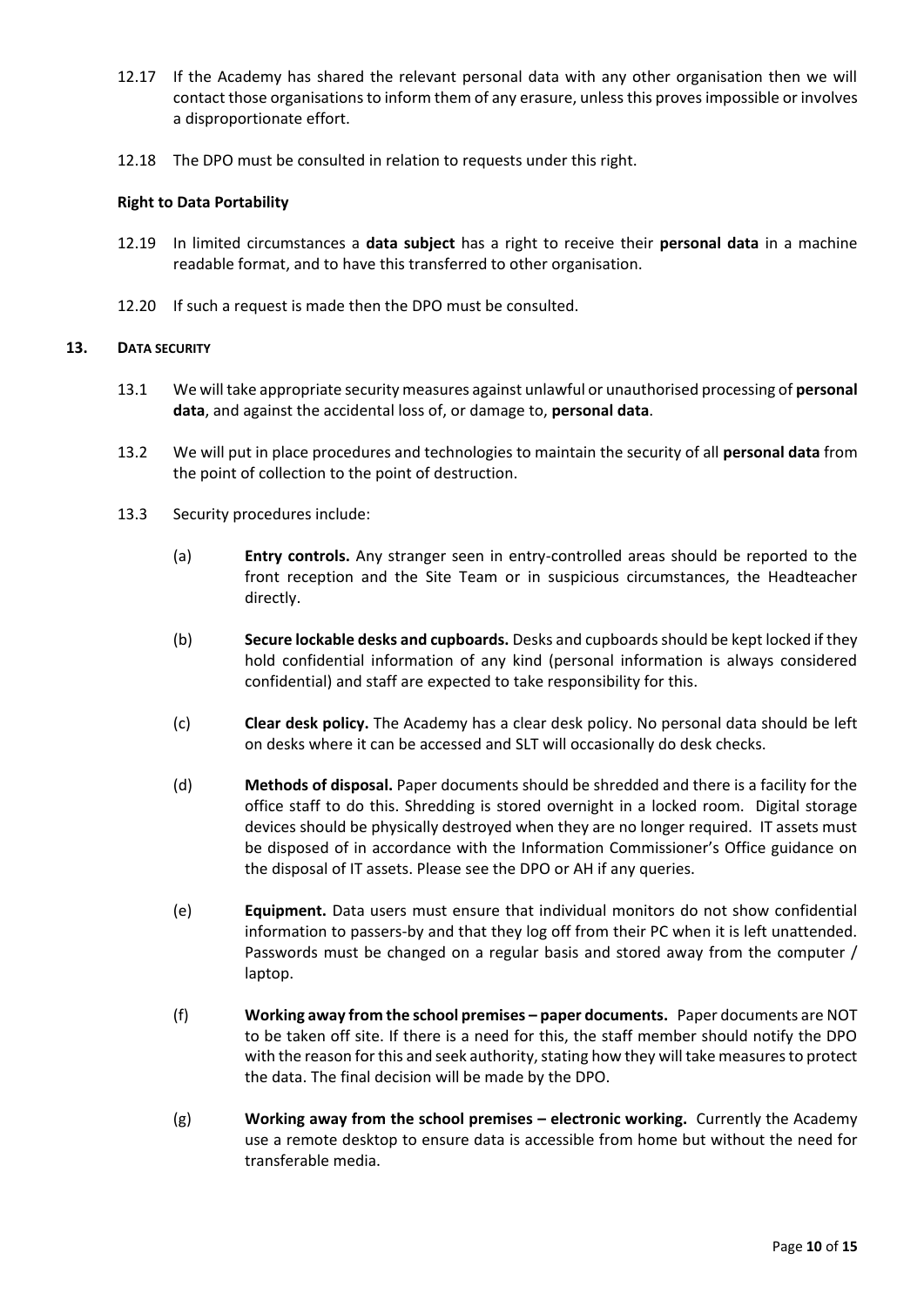- (h) **Document printing.** Documents containing **personal data** must be collected immediately from printers and not left on photocopiers. The Academy has a system of password access only printing to photocopiers but if staff print to an office printer they are expected to collect the documents immediately. If any staff member finds a document, it is their responsibility to return it immediately to the DPO who will speak to the person directly. Professional conduct is expected in this instance.
- (i) **Laptop devices.** All school laptops are password protected. It is a requirement that the passwords are changed on a monthly basis and that the passwords are kept secure in a lockable cupboard.
- 13.4 Any member of staff found to be in breach of the above security measures may be subject to disciplinary action

# **14. DATA PROTECTION IMPACT ASSESSMENTS**

- 14.1 The Academy takes data protection very seriously, and will consider and comply with the requirements of Data Protection Legislation in relation to all of its activities whenever these involve the use of personal data, in accordance with the principles of data protection by design and default.
- 14.2 In certain circumstances the law requires us to carry out detailed assessments of proposed **processing**. This includes where we intend to use new technologies which might pose a high risk to the rights of **data subjects** because of the types of data we will be **processing** or the way that we intend to do so.
- 14.3 The Academy will complete an assessment of any such proposed **processing** and has a template document which ensures that all relevant matters are considered.
- 14.4 The DPO should always be consulted as to whether a data protection impact assessment is required, and if so how to undertake that assessment.

#### **15. DISCLOSURE AND SHARING OF PERSONAL INFORMATION**

- 15.1 We may share **personal data** that we hold about **data subjects**, and without their consent, with other organisations. Such organisations include the Department for Education and the Education and Skills Funding Agency, Ofsted, health authorities and professionals, the Local Authority, examination bodies, other schools, and other organisations where we have a lawful basis for doing so.
- 15.2 The Academy will inform **data subjects** of any sharing of their **personal data** unless we are not legally required to do so, for example where **personal data** is shared with the police in the investigation of a criminal offence.
- 15.3 In some circumstances we will not share safeguarding information. Please refer to our Child Protection Policy.
- 15.4 Further detail is provided in our Schedule of Processing Activities.

#### **16. DATA PROCESSORS**

- 16.1 We contract with various organisations who provide services to the Academy, including:
	- (a) Payroll providers, school meal providers, companies who provide service level agreements, Sim's databases, other curriculum based software providers etc.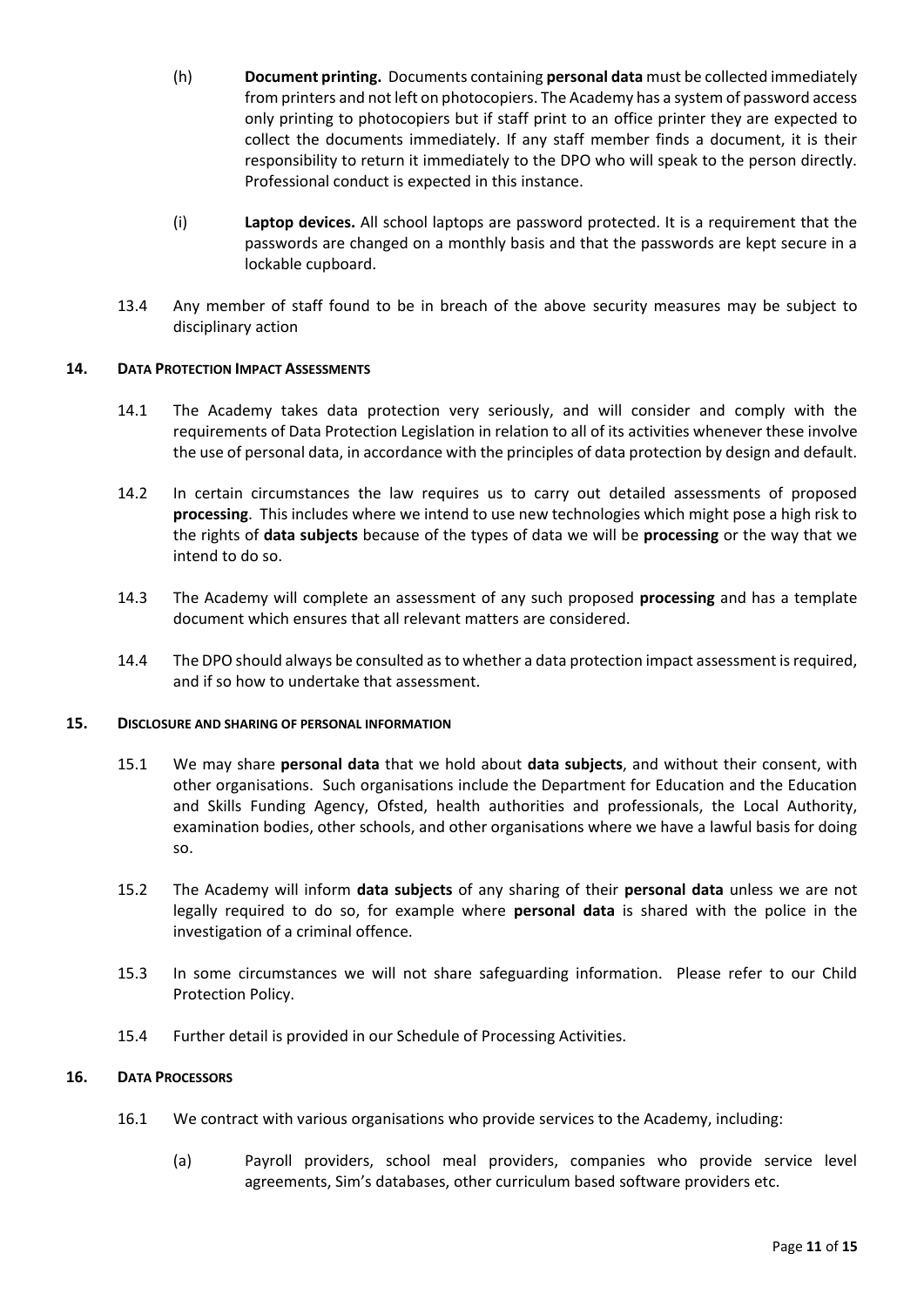- 16.2 In order that these services can be provided effectively we are required to transfer **personal data**  of **data subjects** to these **data processors**.
- 16.3 **Personal data** will only be transferred to a **data processor** if they agree to comply with our procedures and policies in relation to data security, or if they put in place adequate measures themselves to the satisfaction of the Academy. The Academy will always undertake due diligence of any **data processor** before transferring the **personal data** of **data subjects** to them.
- 16.4 Contracts with **data processors** will comply with Data Protection Legislation and contain explicit obligations on the **data processor** to ensure compliance with the Data Protection Legislation, and compliance with the rights of **Data Subjects**.

#### **17. IMAGES AND VIDEOS**

- 17.1 Parents and others attending Academy events are allowed to take photographs and videos of those events for domestic purposes. For example, parents can take video recordings of a school performance involving their child. The Academy does not prohibit this as a matter of policy.
- 17.2 The Academy does not however agree to any such photographs or videos being used for any other purpose, but acknowledges that such matters are, for the most part, outside of the ability of the Academy to prevent.
- 17.3 The Academy asks that parents and others do not post any images or videos which include any child other than their own child on any social media or otherwise publish those images or videos.
- 17.4 As an educational establishment we want to celebrate the achievements of our pupils and therefore may want to use images and videos of our pupils on displays, within promotional materials, or for publication in the media such as local, or even national, newspapers covering school events or achievements. We will seek the consent of pupils, and their parents where appropriate, before allowing the use of images or videos of pupils for such purposes.
- 17.5 In some cases, a  $3^{rd}$  party provider may request permission to use media for thier own advertising or media content. In these situations, consent will be sought before the photographs are taken.
- 17.6 Whenever a pupil begins their attendance at the Academy they, or their parent where appropriate, will be asked to complete a consent form in relation to the use of images and videos of that pupil. We will not use images or videos of pupils for any purpose where we do not have consent.

#### **18. CCTV**

18.1 Woodfield Academy operates a CCTV system. Please refer to the Academy CCTV Policy.

#### **19. CHANGES TO THIS POLICY**

19.1 We may change this policy at any time. Where appropriate, we will notify **data subjects** of those changes.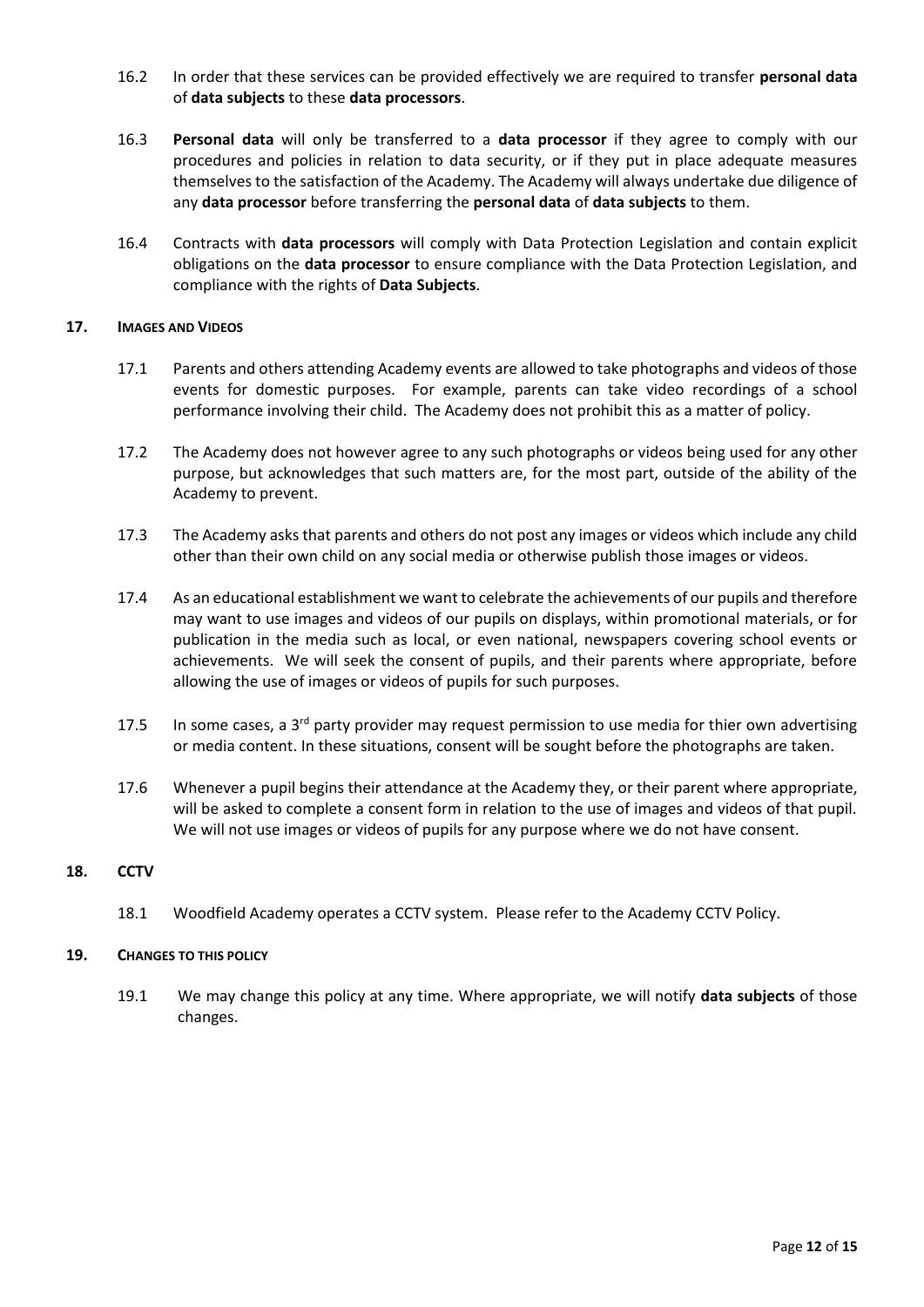# Appendix 1 **DEFINITIONS**

| <b>Term</b>             | <b>Definition</b>                                                                         |
|-------------------------|-------------------------------------------------------------------------------------------|
| Data                    | is information which is stored electronically, on a computer, or in certain paper-        |
|                         | based filing systems                                                                      |
| Data Subjects           | for the purpose of this policy include all living individuals about whom we hold          |
|                         | personal data. This includes pupils, our workforce, staff, and other individuals. A       |
|                         | data subject need not be a UK national or resident. All data subjects have legal rights   |
|                         | in relation to their personal information                                                 |
| Personal Data           | means any information relating to an identified or identifiable natural person (a data    |
|                         | subject); an identifiable natural person is one who can be identified, directly or        |
|                         | indirectly, in particular by reference to an identifier such as a name, an identification |
|                         | number, location data, an online identifier or to one or more factors specific to the     |
|                         | physical, physiological, genetic, mental, economic, cultural or social identity of that   |
|                         | natural person                                                                            |
| <b>Data Controllers</b> | are the people who or organisations which determine the purposes for which, and           |
|                         | the manner in which, any personal data is processed. They are responsible for             |
|                         | establishing practices and policies in line with Data Protection Legislation. We are      |
|                         | the data controller of all personal data used in our business for our own commercial      |
|                         | purposes                                                                                  |
| Data Users              | are those of our workforce (including Governors and volunteers) whose work                |
|                         | involves processing personal data. Data users must protect the data they handle in        |
|                         | accordance with this data protection policy and any applicable data security              |
|                         | procedures at all times                                                                   |
| Data Processors         | include any person or organisation that is not a data user that processes personal        |
|                         | data on our behalf and on our instructions                                                |
| Processing              | is any activity that involves use of the data. It includes obtaining, recording or        |
|                         | holding the data, or carrying out any operation or set of operations on the data such     |
|                         | as collection, recording, organisation, structuring, storage, adaptation or alteration,   |
|                         | retrieval, consultation, use, disclosure by transmission, dissemination or otherwise      |
|                         | making available, alignment or combination, restriction, erasure or destruction.          |
|                         | Processing also includes transferring personal data to third parties                      |
| <b>Special Category</b> | includes information about a person's racial or ethnic origin, political opinions,        |
| Personal Data           | religious or philosophical beliefs, trade union membership, physical or mental health     |
|                         | or condition or sexual life, or genetic or biometric data                                 |
| Workforce               | Includes, any individual employed by Academy such as staff and those who volunteer        |
|                         | in any capacity including Governors and/or Trustees / Members/ parent helpers.            |
|                         |                                                                                           |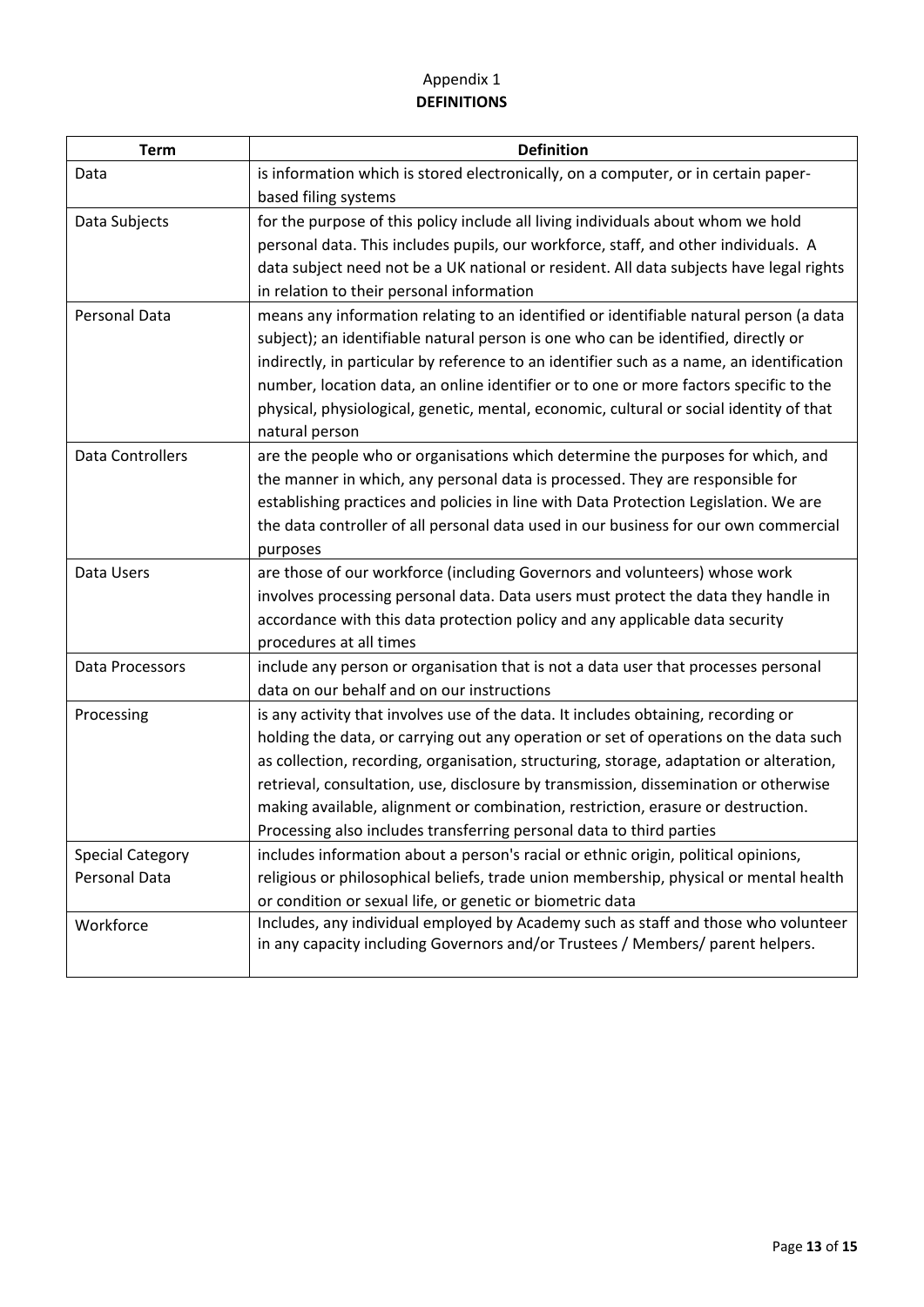# Appendix 2 **DPO JOB DESCRIPTION**

#### **OVERVIEW OF ROLE**

As a Public Authority, Woodfield is required to appoint a Data Protection Officer (DPO). The role of the DPO will involve working for Woodfield Academy to oversee its compliance with the General Data Protection Regulation (GDPR) as it comes into force on 25 May 2018. Also, the DPO will be tasked with overseeing up to date compliance. The key responsibilities and duties of the DPO are listed in the following section.

#### **THE RESPONSIBILITIES AND DUTIES OF THE DATA PROTECTION OFFICER**

Whilst the DPO is not personally responsible for non-compliance with GDPR, they will be tasked to assist and ensure that Woodfield Academy are GDPR compliant and able to demonstrate this. The DPO will have a key role in fostering a data protection culture within the Academy and his/her responsibilities will therefore include the following:

- Helping to inform the Academy (as data controller) of their obligations in respect of data protection under the GDPR and other relevant legislation.
- Helping to document all data processing activities carried out by the Academy including any data breaches that occur and remedial actions taken.
- Reviewing policies and practices within the Academy in relation to the protection of personal data. This will include assignment of responsibilities, awareness raising and assisting with training of staff involved in processing operations and any related audits.
- Having an awareness of any contracts/arrangements with third parties processing personal data for the Academy to ensure compliance with obligations under the GDPR and other relevant legislation.
- Aiding Woodfield with implementing new processes or measures to comply with the GDPR, to include providing advice on and undertaking Data Protection Impact Assessments where appropriate and with guidance if required.
- Providing advice to the Academy on matters regarding compliance with GDPR where appropriate or requested.
- Keeping up to date knowledge of law and practice in respect of data protection and information law including identifying and attending appropriate training as agreed by management.
- Consideration to the introduction of processes to keep up to date with the all relevant legislation ensuring compliance with the law at all times.
- Responding to data subjects in a timely manner and answering questions they may have on their personal data.
- Assisting/overseeing any response to requests from data subjects relating to their rights in respect of their personal data in a timely manner and within the timeframes specified by law, including but not limited to Subject Access Requests.
- Monitoring performances by undertaking internal audits and where necessary data impact assessments and using the audits/assessments to feedback to Woodfield Academy recommending improvements.
- Acting as the direct contact with the Information Commissioner's Office (ICO) as necessary, including but not limited to any direct enquiries from the ICO or reporting any reportable breaches.
- Reporting directly to the Governing Body.